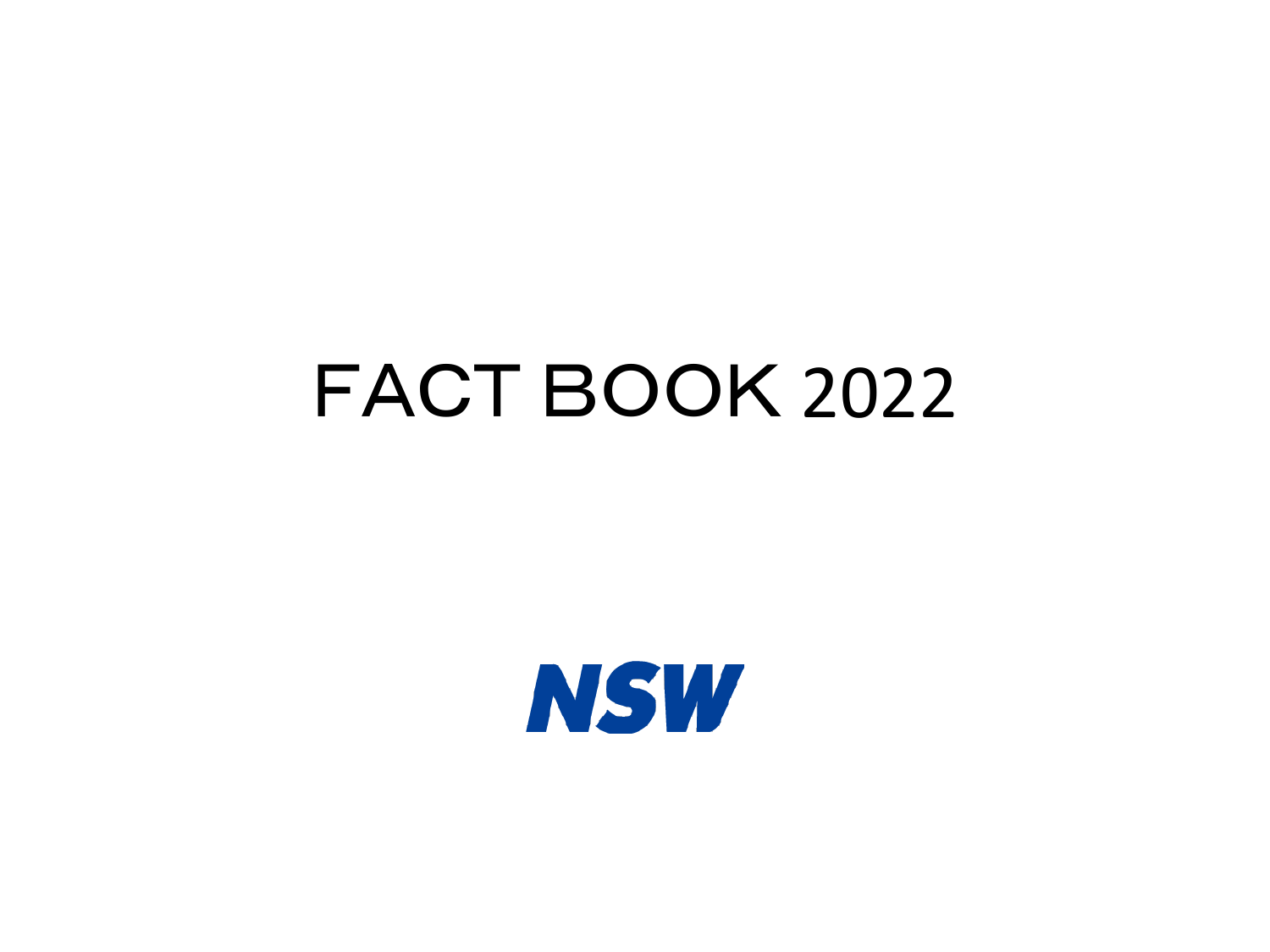### 目次 Contents

| •主要財務指標∶収益性      | Consolidated Major Financial Indices: Profitability                | P.3  |
|------------------|--------------------------------------------------------------------|------|
| •主要財務指標:効率性·安全性  | Consolidated Major Financial Indices: Efficiency and Safety        | P.4  |
| •主要財務指標:投資指標・その他 | Consolidated Major Financial Indices: Investment and Other Indices | P.5  |
| ・連結セグメント情報       | <b>Consolidated Segment results</b>                                | P.6  |
| •業種別売上高構成(個別)    | Breakdown of Sales by Industry (Non-Consolidated)                  | P.7  |
| ∙連結貸借対照表         | Consolidated Balance Sheets                                        | P.8  |
| ∙連結損益計算書         | Consolidated Statements of Income                                  | P.10 |
| •連結包括利益計算書       | Consolidated Statements of Comprehensive Income                    | P.11 |
| •株主資本変動計算書       | Consolidated Statements of Changes in Net Assets                   | P.12 |
| ・連結キャッシュフロ一計算書   | Consolidated Statements of Cash Flows                              | P.14 |
| ∙株式情報            | <b>Stock Information</b>                                           | P.16 |
| ∙会社概要            | <b>Company Profile</b>                                             | P.17 |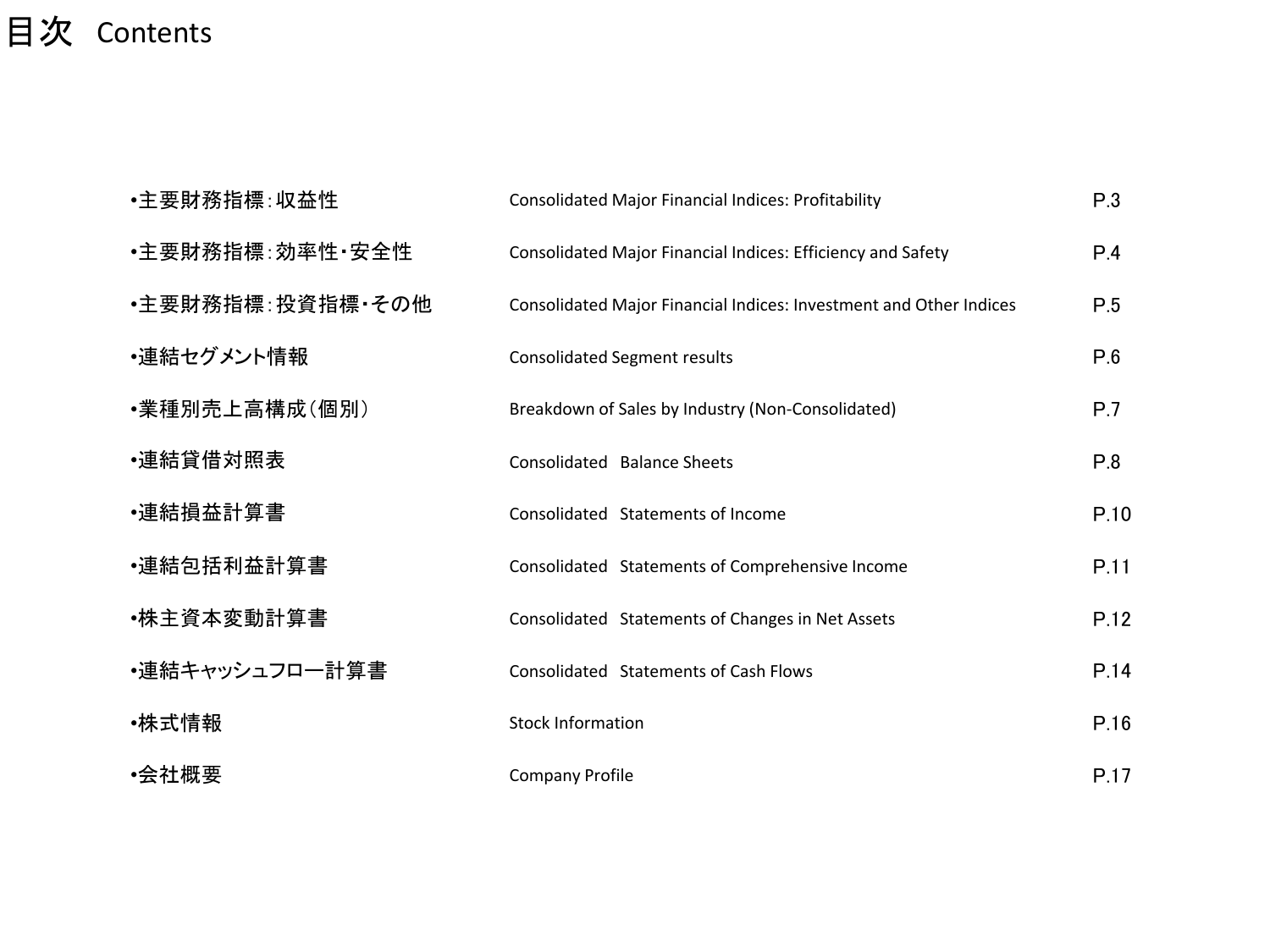連結主要財務指標:収益性 Consolidated Major Financial Indices: Profitability



|                 |                                              | 2018/3 | 2019/3 | 2020/3 | 2021/3 | 2022/3 |
|-----------------|----------------------------------------------|--------|--------|--------|--------|--------|
| 売上高             | Net sales                                    | 33,502 | 36,107 | 38,273 | 39,282 | 43,452 |
| 売上原価            | Cost of sales                                | 27,498 | 29,519 | 30,987 | 31,702 | 34,768 |
| 売上総利益           | Gross profit                                 | 6,004  | 6,587  | 7,285  | 7,580  | 8,683  |
| 同率              | Gross profit ratio                           | 17.9%  | 18.2%  | 19.0%  | 19.3%  | 20.0%  |
| 販売費および一般管理費     | Selling, general and administrative expenses | 3,063  | 3,233  | 3,425  | 3,382  | 3,763  |
| 営業利益            | Operating income                             | 2,940  | 3,354  | 3,860  | 4,197  | 4,919  |
| 同率              | Operating income ratio                       | 8.8%   | 9.3%   | 10.1%  | 10.7%  | 11.3%  |
| 経常利益            | Ordinary income                              | 2,975  | 3,407  | 3,898  | 4,240  | 5,025  |
| 同率              | Ordinary income ratio                        | 8.9%   | 9.4%   | 10.2%  | 10.8%  | 11.6%  |
| 親会社株主に帰属する当期純利益 | Net income                                   | 2,065  | 2,286  | 2,668  | 2,765  | 3,469  |
| 同率              | Net income ratio                             | 6.2%   | 6.3%   | 7.0%   | 7.0%   | 8.0%   |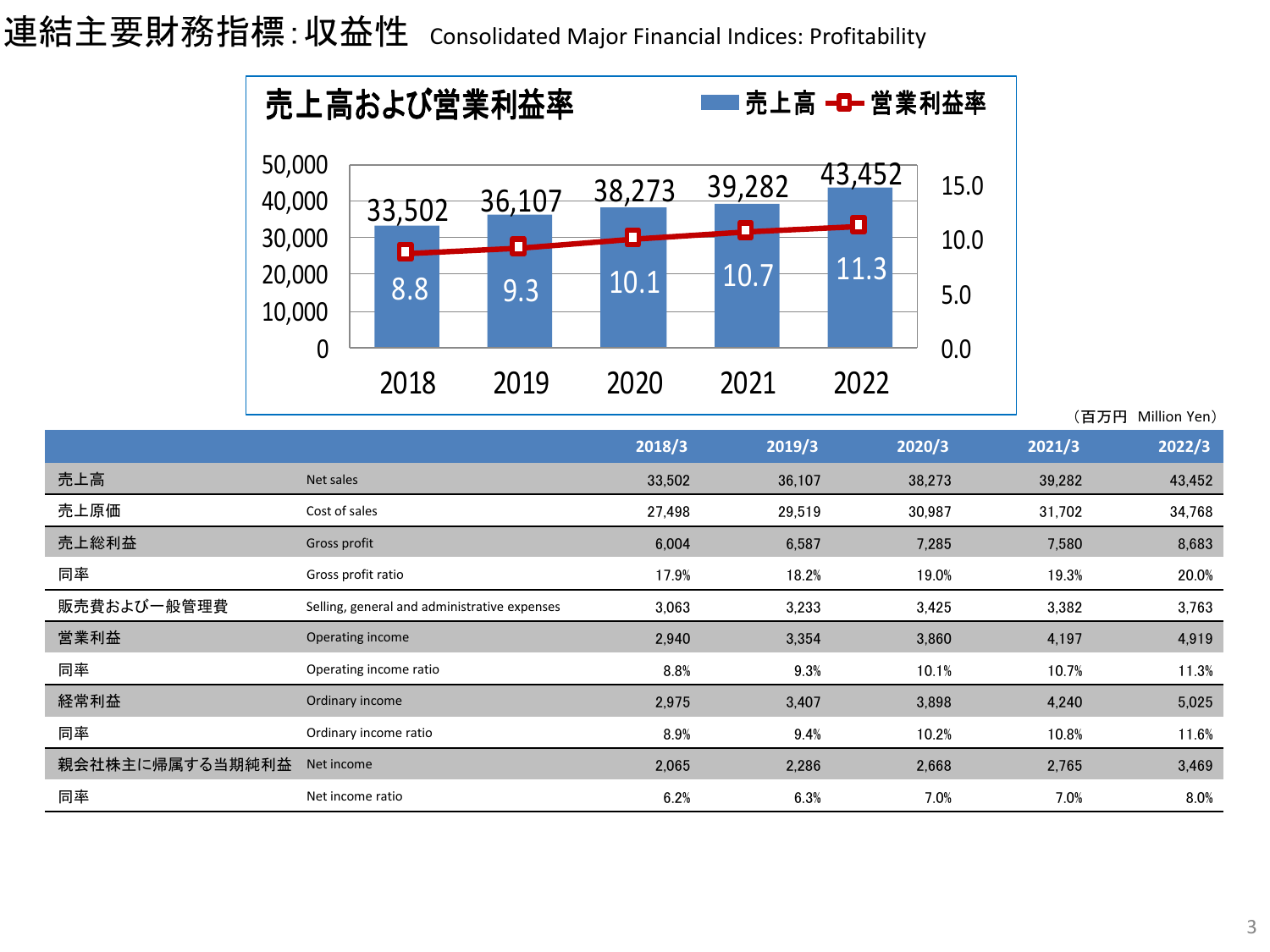連結主要財務指標:効率性・安全性 Consolidated Major Financial Indices: Efficiency and Safety



|                 |                                         | 2018/3 | 2019/3 | 2020/3 | 2021/3 | 2022/3 |
|-----------------|-----------------------------------------|--------|--------|--------|--------|--------|
| 総資産(百万円)        | Total assets (million yen)              | 25,369 | 28,211 | 30,516 | 32,660 | 36,813 |
| 総資産利益率[ROA](%)  | Return on assets [ROA] (%)              | 12.4   | 12.7   | 13.3   | 13.4   | 14.5   |
| 自己資本(百万円)       | Total equity (million yen)              | 17.312 | 19.196 | 21,372 | 23.618 | 26,516 |
| 自己資本利益率[ROE](%) | Return on equity[ROE] (%)               | 12.6   | 12.5   | 13.2   | 12.3   | 13.8   |
| 自己資本比率(%)       | Equity ratio (%)                        | 68.2   | 68.0   | 70.0   | 72.3   | 72.0   |
| 流動比率(%)         | Current ratio (%)                       | 287.4  | 286.1  | 321.3  | 365.4  | 366.8  |
| 固定比率(%)         | Fixed ratio (%)                         | 48.3   | 45.9   | 40.7   | 36.8   | 33.5   |
| 有利子負債依存率(%)     | Dependence on interest-bearing debt (%) | 0.1    | 0.0    |        |        |        |
| デットエクイティ比率(倍)   | Debt-to-equity ratio (times)            | 0.00   | 0.00   |        |        |        |

| 総資産利益率[ROA]=経常利益÷総資産×100(%)         | Return on assets (ROA) = Ordinary income / Total assets during the period $\times$ 100 (%)     |
|-------------------------------------|------------------------------------------------------------------------------------------------|
| 自己資本=純資産-少数株主持分                     | Total equity = Total assets - Minority interests                                               |
| 自己資本利益率[ROE]=当期純利益÷自己資本×100(%)      | Return on equity (ROE) = Net income / Total equity during the period $\times$ 100 (%)          |
| 自己資本比率=自己資本 ÷ 総資産 × 100(%)          | Equity ratio = Total equity / Total assets $\times$ 100 (%)                                    |
| 流動比率=流動資産÷流動負債×100(%)               | Current ratio = Current assets / Current liabilities $\times$ 100 (%)                          |
| 固定比率=固定資産÷自己資本×100(%)               | Fixed ratio = Noncurrent assets / Total equity $\times$ 100 (%)                                |
| 有利子負債依存率=有利子負債÷総資産×100(%)           | Dependence on interest-bearing debt = Interest-bearing debt / Total assets $\times$ 100 (%)    |
| - デットエクイティ比率=(有利子負債–現金及び預金)÷自己資本(倍) | Debt-to-equity ratio = (Interest-bearing debt - Cash and deposits) / Total equity (times)<br>4 |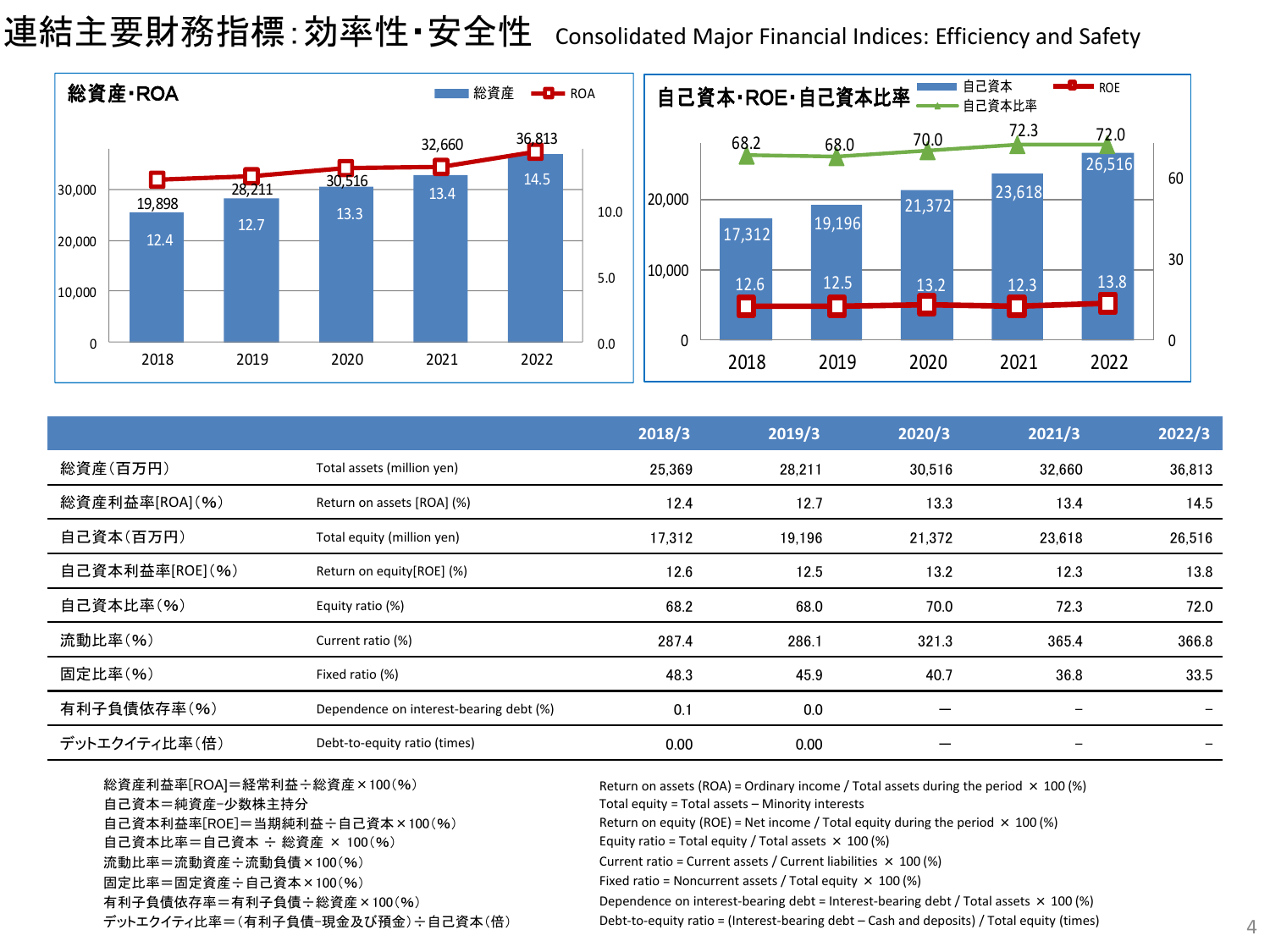連結主要財務指標:投資指標・その他 Consolidated Major Financial Indices : Investment and Other Indices



|                  |                                                    | 2018/3   | 2019/3   | 2020/3   | 2021/3  | 2022/3  |
|------------------|----------------------------------------------------|----------|----------|----------|---------|---------|
| 1株当たり当期純利益(円)    | Net income per share (yen)                         | 138.65   | 153.47   | 179.08   | 185.59  | 232.89  |
| 株価収益率[PER](倍)    | Price to earnings ratio [PER] (times)              | 21.01    | 14.73    | 9.71     | 11.25   | 9.41    |
| 1株当たり純資産(円)      | Net assets per share (yen)                         | 1,161.97 | 1,288.36 | 1,434.46 | 1585.16 | 1779.70 |
| 株価純資産倍率[PBR] (倍) | Price to book value ratio [PBR] (times)            | 2.51     | 1.75     | 1.21     | 1.32    | 1.23    |
| 1株当たり配当金(円)      | Dividend per share (yen)                           | 25       | 30       | 30       | 40      | 50      |
| 配当性向(%)          | Dividend payout ratio (%)                          | 18.0     | 19.5     | 16.8     | 21.6    | 21.5    |
| 設備投資額(百万円)       | Capital expenditures (million yen)                 | 326      | 261      | 260      | 321     | 285     |
| 減価償却費(百万円)       | Depreciation and amortization (million yen)        | 445      | 407      | 396      | 392     | 418     |
| 研究開発費(百万円)       | Research and development expenses<br>(million yen) | 562      | 491      | 551      | 620     | 579     |
| 従業員数(人)          | Number of employees                                | 2,089    | 2,153    | 2,218    | 2,290   | 2,337   |
| 従業員数(人)(個別)      | Number of employees(Non-Consolidated)              | 1,625    | 1,664    | 1,726    | 1,817   | 1,840   |
| (個別)<br>平均年齢(歳)  | Average age (Non-Consolidated)                     | 41.6     | 41.7     | 41.7     | 41.8    | 41.9    |
| 新卒採用数(人)<br>(個別) | Number of newly hired (Non-Consolidated)           | 66       | 78       | 81       | 87      | 115     |

株価収益率[PER]=年度末株価終値÷1株当たり当期純利益 株価純資産倍率[PBR]=年度末株価終値÷1株当たり純資産 配当性向=1株当たり配当金÷1株当たり当期純利益×100(%) Price to earnings ratio (PER) = Closing stock price at end of fiscal year / Net income per share Price to book value ratio (PBR) = Closing stock price at end of fiscal year / Net assets per share Price to book value ratio (PBR) = Closing stock price at end of fiscal year / Net assets per share<br>Dividend payout ratio = Dividend per share / Net income per share  $\times$  100 (%)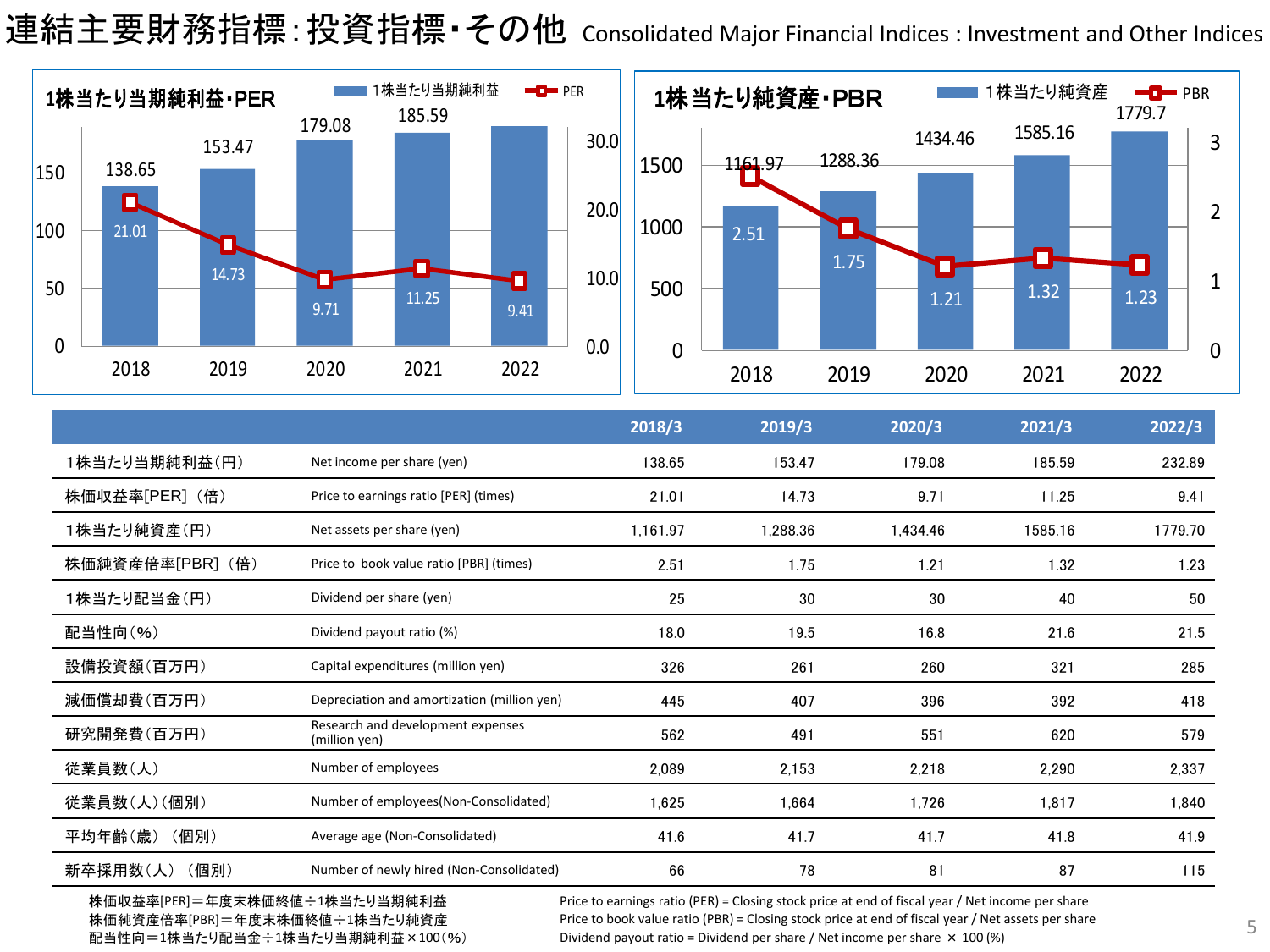### 連結セグメント情報 Consolidated Segment Results



**2018/3 2019/3 2020/3 2021/3 2022/3** ITソリューション **IT solutions** 売上高 Net sales 19,678 12,559 13,415 13,202 14,896 ビジネスソリューション Business Solutions 5,065 4,774 4,086 4,552 金融・公共ソリューション Financial & Public Solutions - 5,768 6,378 6,447 7,597 システム機器販売 System equipment sales - 1,726 2,263 2,669 2,745 営業利益 Operating income 1,125 1,228 1,205 1,298 1,968 同率 Operating income ratio 5.7% 9.8% 13.2% サービスソリューション **Services solutions** 売上高 Net sales 9,204 9,853 10,380 11,854 デジタルソリューション Digital Solutions 2,112 2,343 2,805 2,941 クラウド・インフラサービス Cloud & Infrastructure Services - アルティングのアプリング 7,509 7,509 7,575 8,912 営業利益 Operating income - 294 630 564 525 同率 Operating income ratio 3.2% 6.4% 5.4% 4.4% プロダクトソリューション **Product solutions** 売上高 Net sales 13,824 14,342 15,004 15,699 16,701 組込み開発 Embedded development 7,487 8,351 8,753 8,881 9,715 デバイス開発 Device development 6,070 5,991 6,250 6,817 6,986 **営業利益 Operating income 1,815 1,831 2,023 2,335 2,425** 同率 Operating income ratio 13.1% 12.8% 13.5% 14.9% 14.5%

※2020年3月期より報告セグメント区分を変更しており、2019年3月期は変更後の区分に読み替えております。

Effective from the fiscal year ended March 2020, the Group changed the classification of its reporting segments.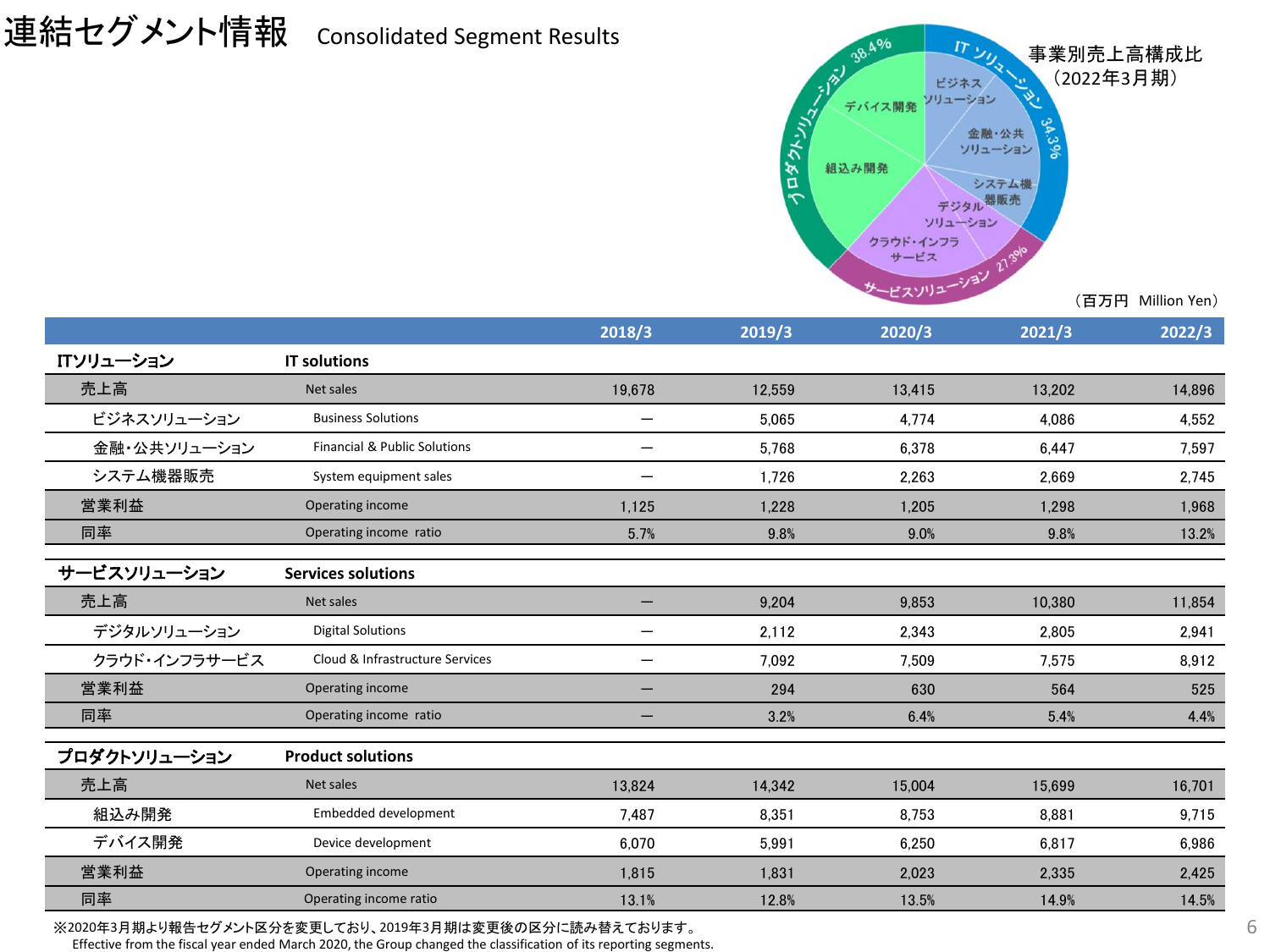### 業種別売上高構成(個別) Breakdown of Sales by Industry (Non-Consolidated)



|          |                                                | 2018/3          | 2019/3          | 2020/3          | 2021/3          | 2022/3          |
|----------|------------------------------------------------|-----------------|-----------------|-----------------|-----------------|-----------------|
| 売上高      | Net sales                                      | 31,704          | 34,059          | 36,255          | 37,567          | 41,356          |
| 建設業      | Construction industry                          | 72<br>0.2%      | 48<br>0.1%      | 124<br>0.3%     | 200<br>0.5%     | 265<br>0.6%     |
| 製造業      | Manufacturing industry                         | 14.966<br>47.2% | 14.998<br>44.0% | 15.160<br>41.8% | 15.657<br>41.7% | 16,074<br>38.9% |
| 運輸業      | Transportation industry                        | 550<br>1.7%     | 813<br>2.4%     | 829<br>2.3%     | 737<br>2.0%     | 556<br>1.3%     |
| 情報通信業    | Telecommunications industry                    | 6,024<br>19.0%  | 6.693<br>19.7%  | 7.655<br>21.1%  | 7.327<br>19.5%  | 8,118<br>19.6%  |
| 卸売業·小売業  | Wholesale and retail industry                  | 2,612<br>8.2%   | 3.000<br>8.8%   | 4.044<br>11.2%  | 3,993<br>10.6%  | 4,289<br>10.4%  |
| 金融保険業    | Finance and insurance industry                 | 3,277<br>10.3%  | 3.311<br>9.7%   | 3.088<br>8.5%   | 3.199<br>8.5%   | 3,488<br>8.4%   |
| 飲食店·宿泊業  | Restaurants and hotels                         | 278<br>1.0%     | 239<br>0.7%     | 218<br>0.6%     | 190<br>0.5%     | 201<br>0.5%     |
| 医療·福祉    | Medical and welfare industry                   | 181<br>0.6%     | 159<br>0.5%     | 147<br>0.4%     | 110<br>0.3%     | 110<br>0.3%     |
| サービス業    | Service industry                               | 991<br>3.1%     | 1,311<br>3.8%   | 1,597<br>4.4%   | 1,986<br>5.3%   | 1,777<br>4.3%   |
| 官庁·公共団体  | Government offices and public<br>organizations | 2,425<br>7.7%   | 3.037<br>8.9%   | 3.077<br>8.5%   | 3.732<br>9.9%   | 6,219<br>15.0%  |
| 教育·学習支援業 | Education and study support business           | 92<br>0.3%      | 79<br>0.2%      | 53<br>0.1%      | 87<br>0.2%      | 86<br>0.2%      |
| その他      | Other                                          | 231<br>0.7%     | 366<br>1.1%     | 257<br>0.7%     | 341<br>0.9%     | 166<br>0.4%     |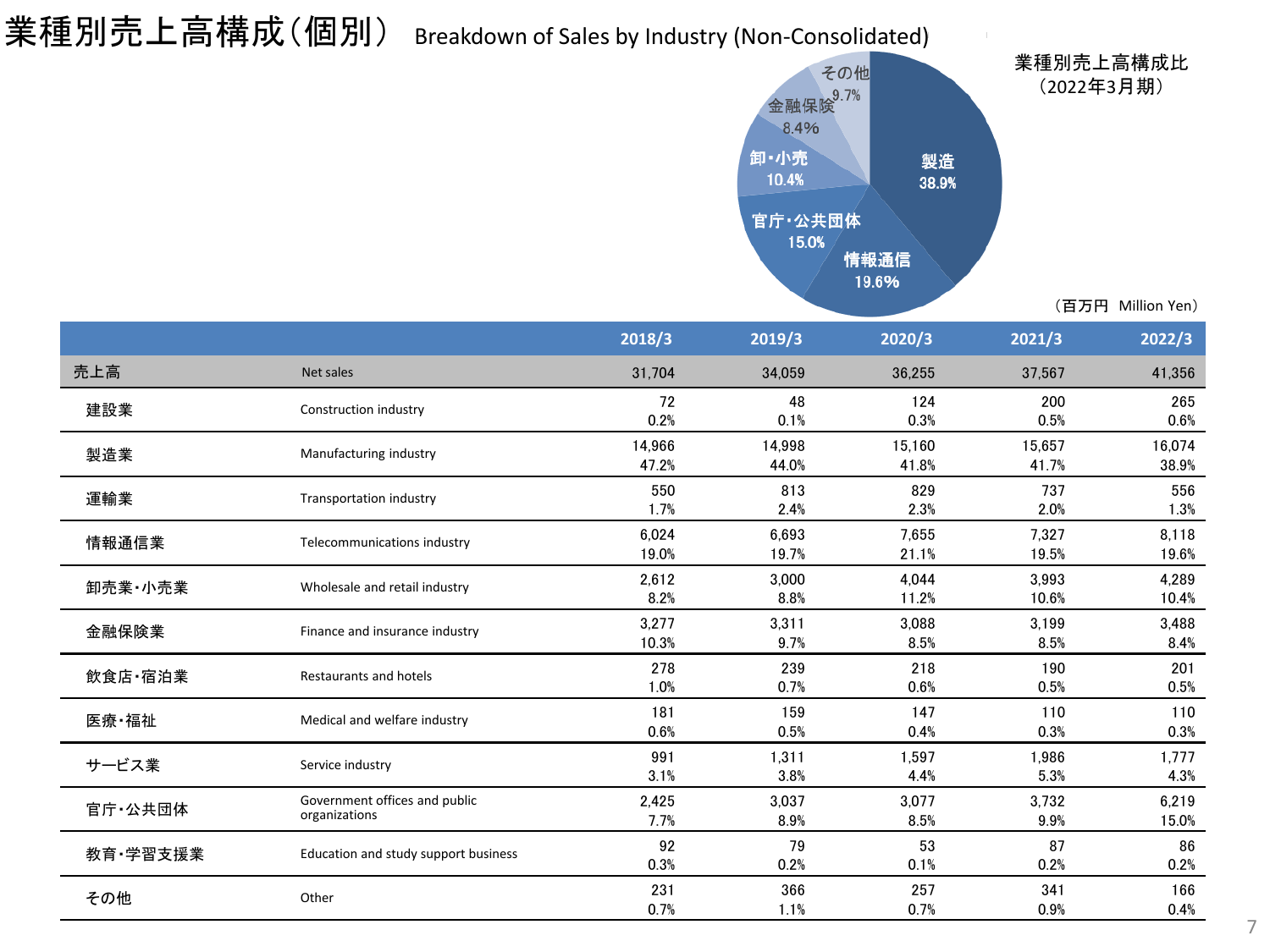### 連結貸借対照表 Consolidated Balance Sheets

|                  |                                                   | 2018/3         | 2019/3                   | 2020/3       | 2021/3         | 2022/3         |
|------------------|---------------------------------------------------|----------------|--------------------------|--------------|----------------|----------------|
| 資産の部             | Assets                                            |                |                          |              |                |                |
| 流動資産             | Current assets                                    |                |                          |              |                |                |
| 現金及び預金           | Cash and deposits                                 | 6,601          | 8,410                    | 11,488       | 12,383         | 15.176         |
| 受取手形及び売掛金,電子記録債権 | Notes and accounts receivable-trade,              | 8,919          | 9.648                    | 8.938        | 9.762          | 10,922         |
|                  | Electronically recorded monetary claims-operating |                |                          |              |                |                |
| 商品               | Merchandise                                       | 153            | 349                      | 226          | 736            | 339            |
| 仕掛品              | Work in process                                   | 687            | 748                      | 837          | 731            | 1,183          |
| 貯蔵品              | <b>Supplies</b>                                   | $\overline{2}$ | 3                        | $\mathbf{2}$ | $\overline{2}$ | $\overline{2}$ |
| 繰延税金資産           | Deferred tax assets                               |                | $\equiv$                 |              | $-$            |                |
| その他              | Other                                             | 227            | 234                      | 321          | 362            | 298            |
| 貸倒引当金            | Allowance for doubtful accounts                   | $-5$           | $\overline{\phantom{0}}$ |              |                |                |
| 流動資産 合計          | <b>Total current assets</b>                       | 16,587         | 19,395                   | 21,815       | 23,980         | 27,924         |
| 固定資産             | Noncurrent assets                                 |                |                          |              |                |                |
| 有形固定資産           | Property, plant and equipment                     |                |                          |              |                |                |
| 建物及び構築物(純額)      | Buildings and structures, net                     | 2.418          | 2,226                    | 2,048        | 1,995          | 1.886          |
| 工具、器具及び備品(純額)    | Tools, furniture and fixtures, net                | 248            | 305                      | 328          | 302            | 294            |
| 土地               | Land                                              | 3.861          | 3.861                    | 3.861        | 3.861          | 3.861          |
| その他(純額)          | Other, net                                        | 15             | 14                       | 3            | 10             | 16             |
| 有形固定資産合計         | Total property, plant and equipment               | 6.544          | 6.407                    | 6, 241       | 6,168          | 6.058          |
| 無形固定資産           | Intangible assets                                 |                |                          |              |                |                |
| ソフトウエア           | Softwear                                          | 122            | 104                      | 81           | 76             | 64             |
| その他              | Other                                             | 34             | 31                       | 36           | 25             | 198            |
| 無形固定資産合計         | Total intangible assets                           | 156            | 135                      | 117          | 101            | 263            |
| 投資その他の資産         | Investments and other assets                      |                |                          |              |                |                |
| 投資有価証券           | Investment securities                             | 28             | 30                       | 31           | 40             | 59             |
| 繰延税金資産           | Deferred tax assets                               | 1.051          | 1.203                    | 1,234        | 1.198          | 1.350          |
| その他              | Other                                             | 1,013          | 1,051                    | 1,089        | 1,183          | 1,169          |
| 貸倒引当金            | Allowance for doubtful accounts                   | $-12$          | $-12$                    | $-12$        | $-12$          | $-12$          |
| 投資その他の資産合計       | Total investments and other assets                |                | 2,273                    | 2,341        | 2.409          | 2.567          |
| 固定資産 合計          | <b>Total noncurrent assets</b>                    | 8.782          | 8.816                    | 8,701        | 8.680          | 8.888          |
| 資産合計             | <b>Total assets</b>                               | 25,369         | 28,211                   | 30,516       | 32.660         | 36,813         |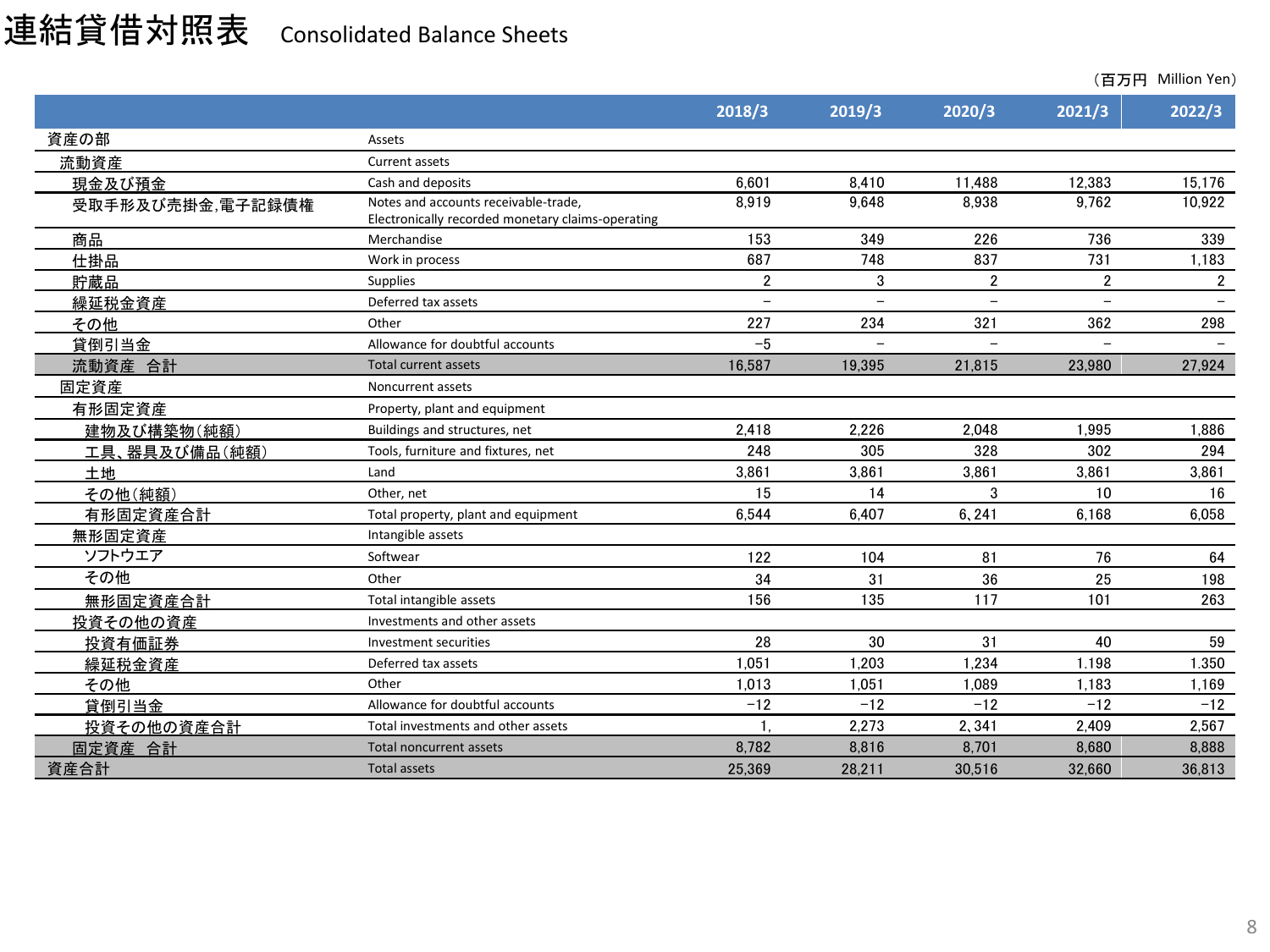### 連結貸借対照表 Consolidated Balance Sheets

|               |                                                       | 2018/3         | 2019/3         | 2020/3         | 2021/3                   | 2022/3 |
|---------------|-------------------------------------------------------|----------------|----------------|----------------|--------------------------|--------|
| 負債の部          | Liabilities                                           |                |                |                |                          |        |
| 流動負債          | <b>Current liabilities</b>                            |                |                |                |                          |        |
| 買掛金           | Accounts payable-trade                                | 2,267          | 2,412          | 2,593          | 2,719                    | 2,942  |
| 短期借入金         | Short-term loans payable                              |                |                |                |                          |        |
| 一年内返済予定の長期借入金 | Current portion of long-term loans payable            | 9              | 6              |                |                          |        |
| 未払法人税等        | Income taxes payable                                  | 598            | 951            | 730            | 709                      | 1,312  |
| 未払消費税等        | Accrued consumption taxes                             | 421            | 395            | 548            | 464                      | 572    |
| 賞与引当金         | Provision for bonuses                                 | 989            | 1,268          | 1,023          | 1,132                    | 1,353  |
| 工事損失引当金       | Provision for loss on construction contracts          | 3              |                | 221            | 19                       | 3      |
| その他           | Other                                                 | 1,636          | 1,745          | 1.671          | 1,517                    | 1,426  |
| 流動負債合計        | <b>Total current liabilities</b>                      | 5,917          | 6,779          | 6,789          | 6.563                    | 7,613  |
| 固定負債          | Noncurrent liabilities                                |                |                |                |                          |        |
| 長期借入金         | Long-term loans payable                               | 8              | $\overline{2}$ |                | $\equiv$                 |        |
| 退職給付に係る負債     | Net defined benefit liability                         | 2,077          | 2,178          | 2,295          | 2,407                    | 2,540  |
| 役員退職慰労引当金     | Provision for directors' retirement benefits          | $\overline{2}$ | $\overline{2}$ | $\overline{2}$ | $\overline{2}$           | 2      |
| 資産除去債務        | Asset retirement obligations                          | 50             | 53             | 57             | 69                       | 141    |
| その他           | Other                                                 |                |                |                | $\overline{\phantom{0}}$ |        |
| 固定負債合計        | <b>Total noncurrent liabilities</b>                   | 2,138          | 2,235          | 2,354          | 2,478                    | 2,683  |
| 負債合計          | <b>Total liabilities</b>                              | 8.056          | 9,015          | 9,144          | 9,042                    | 10,296 |
| 純資産の部         | Net assets                                            |                |                |                |                          |        |
| 株主資本          | Shareholders' equity                                  |                |                |                |                          |        |
| 資本金           | Capital stock                                         | 5,500          | 5,500          | 5,500          | 5,500                    | 5,500  |
| 資本剰余金         | Capital surplus                                       | 86             | 86             | 86             | 86                       | 86     |
| 利益剰余金         | Retained earnings                                     | 11,725         | 13,602         | 15,786         | 18,030                   | 20,904 |
| 自己株式          | Treasury stock                                        | $-0$           | $-0$           | $-0$           | $-0$                     | $-0$   |
| 株主資本合計        | Total shareholders' equity                            | 17,311         | 19,188         | 21,372         | 23,615                   | 26,489 |
| その他の包括利益累計額   | Accumulated other comprehensive income (loss)         |                |                |                |                          |        |
| その他有価証券評価差額金  | Valuation difference on available-for-sale securities | $\overline{2}$ | 3              | 3              | 10                       | 30     |
| 為替換算調整勘定      | Foreign currency translation adjustment               | 18             | 12             | 9              | 10                       | 24     |
| 退職給付に係る調整累計額  | Remeasurements Of Defined Benefit Plans               | $-18$          | $-7$           | $-12$          | $-18$                    | $-27$  |
| その他の包括利益累計額合計 | Total Accumulated other comprehensive income (loss)   |                | $\overline{7}$ | $\mathbf{0}$   | $\overline{2}$           | 27     |
| 少数株主持分        | Minority interests                                    |                |                |                |                          |        |
| 純資産合計         | Total net assets                                      | 17,312         | 19,196         | 21,372         | 23,618                   | 26,516 |
| 負債·純資産合計      | Total liabilities and net assets                      | 25.369         | 28,211         | 30.516         | 32.660                   | 36,813 |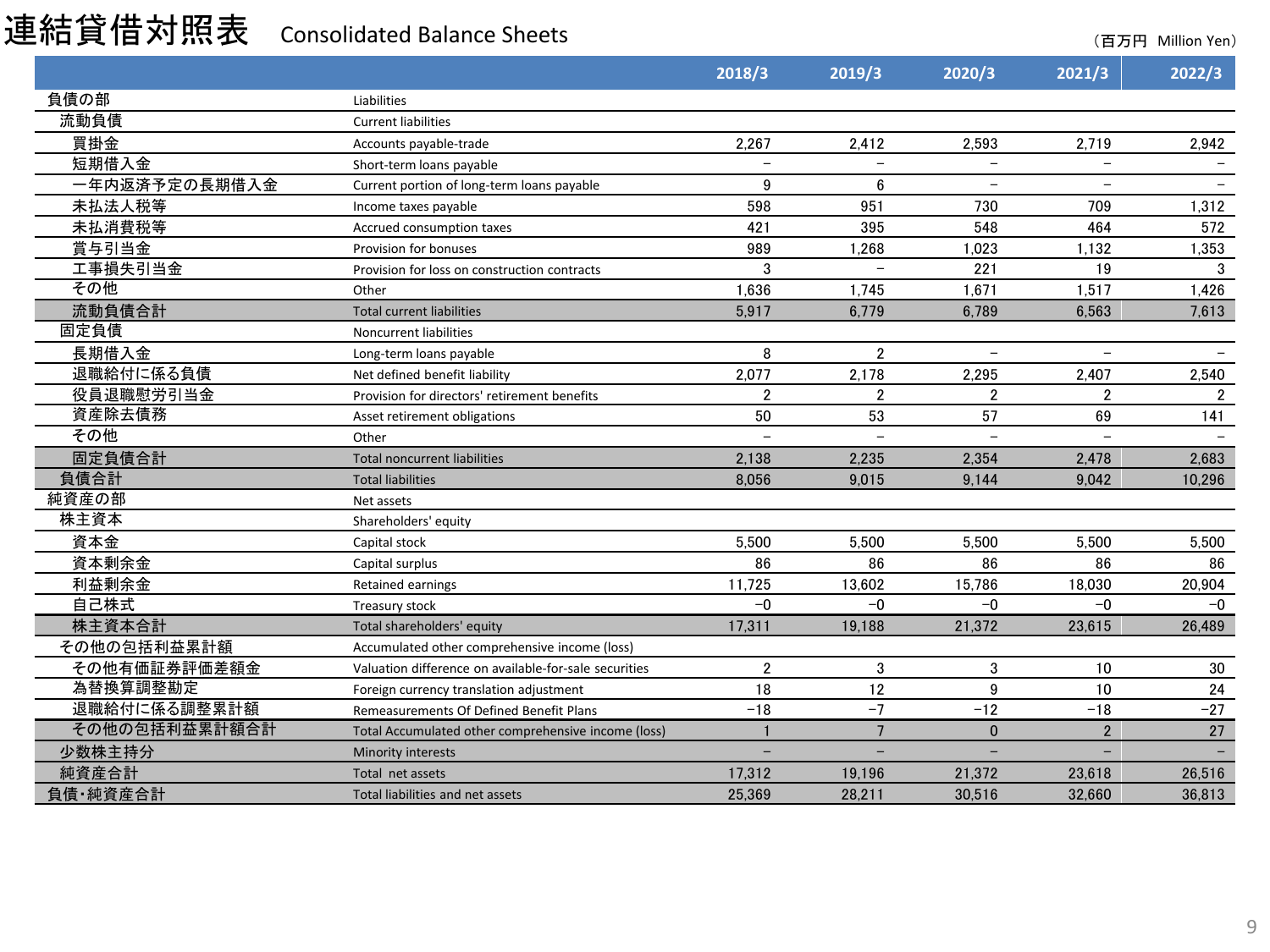### 連結損益計算書 Consolidated Statements of Income

|                 |                                                        | 2018/3      | 2019/3                   | 2020/3            | 2021/3                   | 2022/3                   |
|-----------------|--------------------------------------------------------|-------------|--------------------------|-------------------|--------------------------|--------------------------|
| 売上高             | Net sales                                              | 33.502      | 36.107                   | 38.273            | 39.282                   | 43,452                   |
| 売上原価            | Cost of sales                                          | 27.498      | 29.519                   | 30.987            | 31,702                   | 34.768                   |
| 売上総利益           | Gross profit                                           | 6.004       | 6.587                    | 7.285             | 7.580                    | 8.683                    |
| 販売費及び一般管理費      | Selling, general and administrative expenses           | 3.063       | 3,233                    | 3,425             | 3,382                    | 3,763                    |
| 営業利益            | Operating income                                       | 2.940       | 3.354                    | 3.860             | 4,197                    | 4,919                    |
| 営業外収益           | Non-operating income                                   |             |                          |                   |                          |                          |
| 受取手数料           | Commission fee                                         | 6           | 6                        | 6                 | 5                        | 5                        |
| その他             | Other                                                  | 35          | 49                       | 37                | 41                       | 108                      |
| 営業外収益合計         | Non-operating income                                   | 41          | 54                       | 43                | 46                       | 108                      |
| 営業外費用           | Non-operating expenses                                 |             |                          |                   |                          |                          |
| 為替差額            | Foreign exchange losses                                | 5           | $\qquad \qquad -$        | 3                 |                          |                          |
| その他             | Other                                                  |             | $\overline{2}$           | $\overline{2}$    | $\mathfrak{p}$           | 0                        |
| 営業外費用合計         | Total non-operating expenses                           | 6           | $\overline{2}$           | 5                 | 3                        | $\overline{2}$           |
| 経常利益            | Ordinary income                                        | 2,975       | 3,407                    | 3,898             | 4,240                    | 5,025                    |
| 特別利益            | Extraordinary income                                   |             |                          |                   |                          |                          |
| 投資有価証券売却益       | Gain on sales of investment securities                 | 38          | $\overline{\phantom{0}}$ |                   |                          | 55                       |
| その他             | Other                                                  | $\mathbf 0$ | $\mathbf{0}$             |                   |                          |                          |
| 特別利益計           | Total extraordinary income                             | 39          | $\mathbf{0}$             |                   | $\overline{\phantom{m}}$ | 57                       |
| 特別損失            | <b>Extraordinary loss</b>                              |             |                          |                   |                          |                          |
| 有形固定資産除却損       | Loss on retirement of property, plant and<br>equipment | 4           | 7                        | 16                | 51                       |                          |
| 有形固定資産売却損       | Loss on sales of property, plant and equipment         | 0           |                          | 9                 | $\mathbf 0$              | $\overline{\phantom{m}}$ |
| 和解金             | Settlement package                                     | $-$         | $\overline{\phantom{m}}$ | $\qquad \qquad -$ | 24                       | $\qquad \qquad -$        |
| 損害賠償損失          | Loss on compensation for damage                        |             |                          |                   | 199                      |                          |
| 特別損失計           | Total extraordinary loss                               | 4           | 8                        | 26                | 276                      |                          |
| 税金等調整前当期純利益     | Income before income taxes                             | 3,010       | 3,398                    | 3,873             | 3.964                    | 5,080                    |
| 法人税・住民税及び事業税    | Income taxes-current                                   | 900         | 1,258                    | 1.233             | 1,163                    | 1,734                    |
| 法人税等調整額         | Income taxes-deferred                                  | 43          | $-157$                   | $-28$             | 35                       | $-123$                   |
| 法人税等合計          | Total income taxes                                     | 944         | 1,112                    | 1,204             | 1,198                    | 1,610                    |
| 非支配株主に帰属する当期純利益 | Minority interests in income                           |             |                          |                   |                          |                          |
| 親会社株主に帰属する当期純利益 | Net income                                             | 2.065       | 2.286                    | 2.668             | 2,765                    | 3,469                    |
|                 |                                                        |             |                          |                   |                          |                          |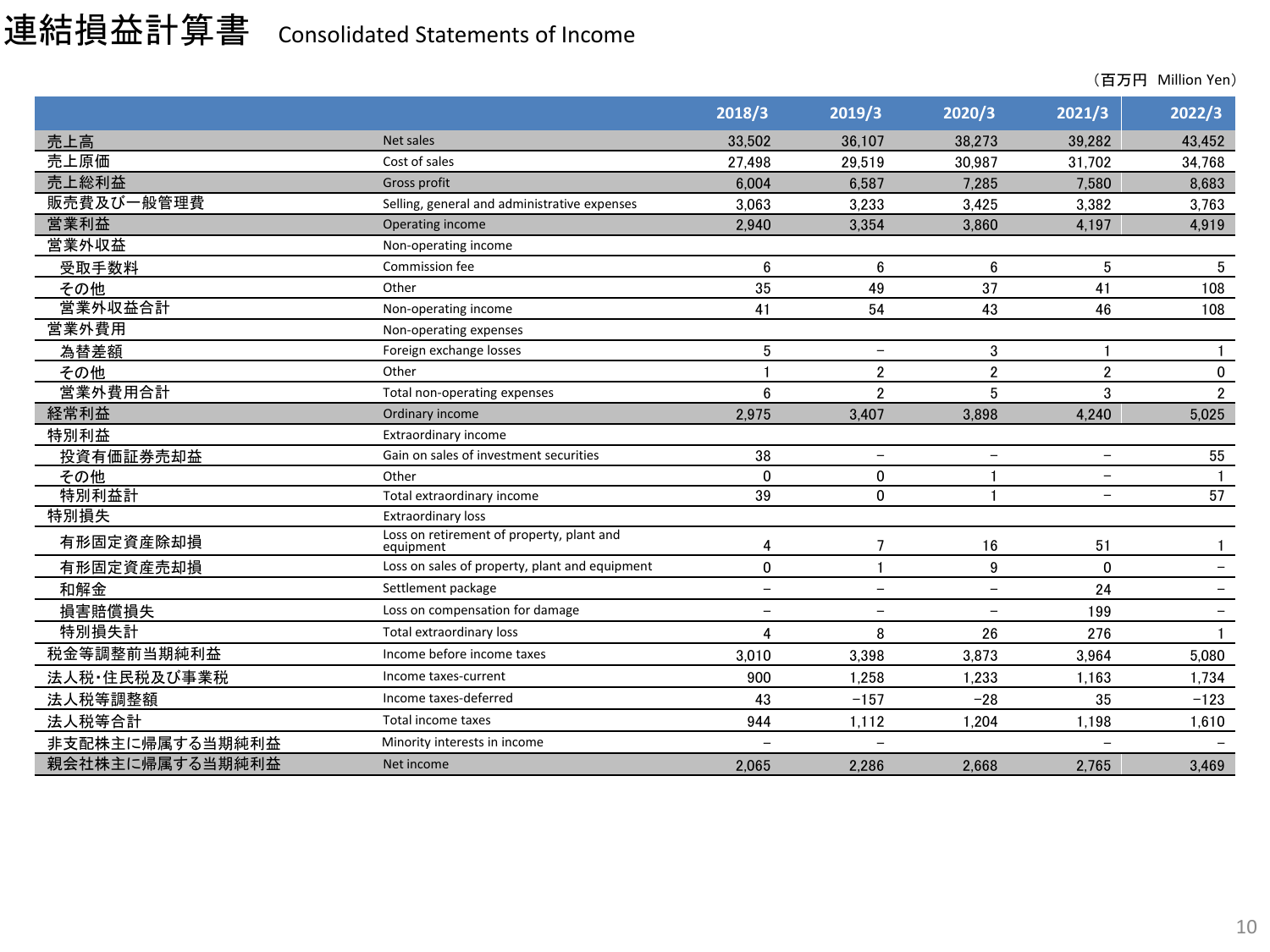## 連結包括利益計算書 Consolidated Statements of Comprehensive Income

|                |                                                              | 2018/3 | 2019/3 | 2020/3 | 2021/3 | 2022/3 |
|----------------|--------------------------------------------------------------|--------|--------|--------|--------|--------|
| 少数株主損益調整前当期純利益 | Income before minority interests                             | 2.065  | 2.286  | 2.668  | 2.765  | 3.469  |
| その他の包括利益       | Other comprehensive income                                   |        |        |        |        |        |
| その他有価証券評価差額金   | Valuation difference on available-for-sale<br>securities     | 0      |        |        |        | 20     |
| 為替換算調整勘定       | Foreign currency translation adjustment                      | 2      | $-5$   | $-2$   |        | 13     |
| 退職給付に係る調整額     | Remeasurements Of Defined Benefit Plans                      | $-6$   | 10     | -4     | $-5$   | $-9$   |
| その他の包括利益合計     | Total other comprehensive income                             | $-3$   | 6      | $-6$   |        | 24     |
| 包括利益           | Comprehensive income                                         | 2.062  | 2.292  | 2.661  | 2.766  | 3.494  |
| (内訳)           | Comprehensive income attributable to                         |        |        |        |        |        |
| 親会社株主に係る包括利益   | Comprehensive income attributable to owners of<br>the parent | 2.062  | 2.292  | 2.661  | 2.766  | 3.494  |
| 非支配株主に係る包括利益   | Comprehensive income attributable to minority<br>interests   |        |        |        |        |        |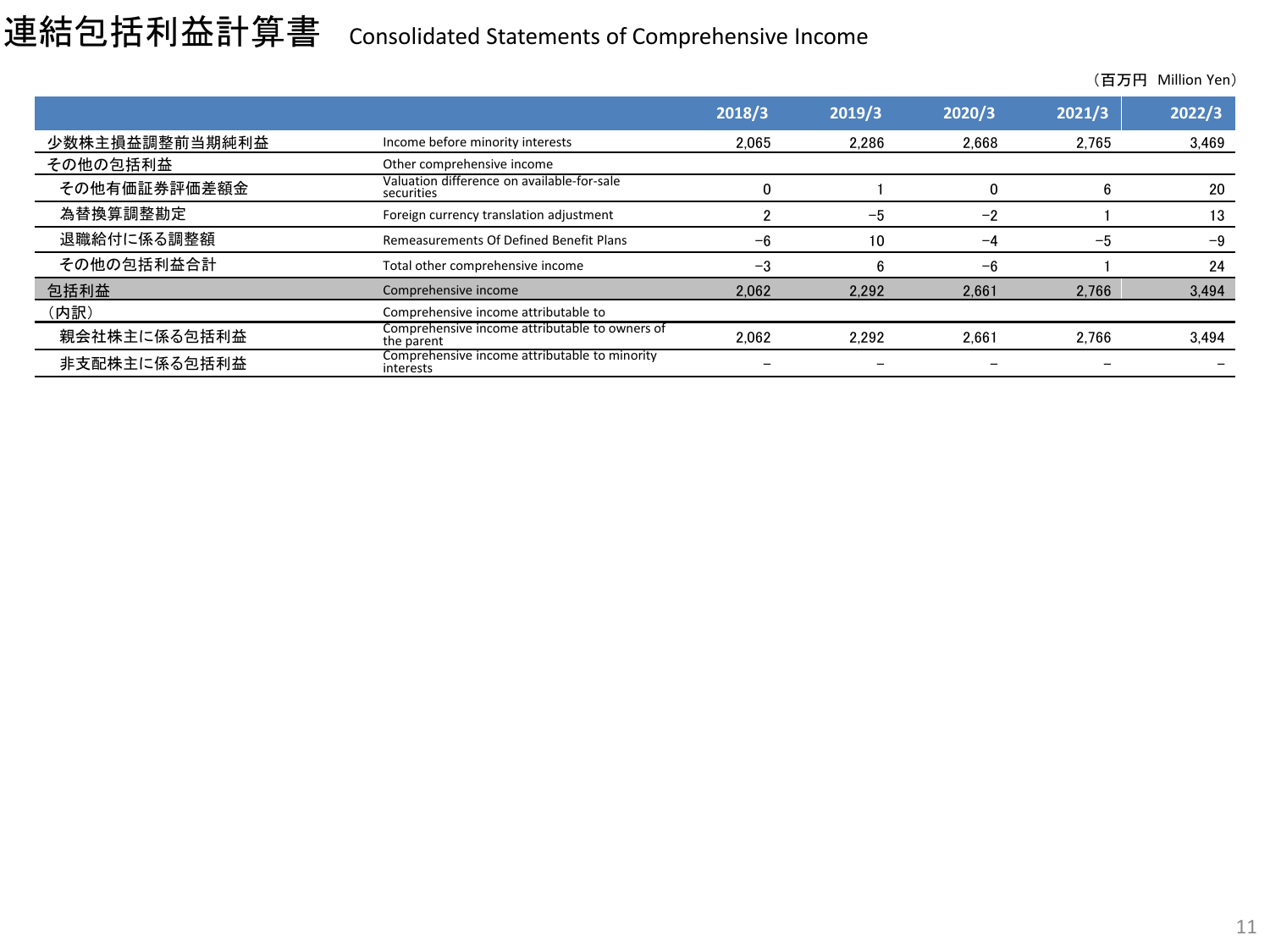### 前期連結株主資本等変動計算書

### Consolidated Statements of Changes in Net Assets for the Fiscal Year ended March 2021

2020年4月1日から2021年3月31日まで from April 1,2020 to March 31,2021 (百万円 Million Yen)

|                                                                                          | 株主資本<br>Shareholders' equity   |                             |                               |                               |                                                       | その他の包括利益累計額<br>Valuation and translation adjustments                                    |                                                                  |                                                                                                |                                                                                      |                     |
|------------------------------------------------------------------------------------------|--------------------------------|-----------------------------|-------------------------------|-------------------------------|-------------------------------------------------------|-----------------------------------------------------------------------------------------|------------------------------------------------------------------|------------------------------------------------------------------------------------------------|--------------------------------------------------------------------------------------|---------------------|
|                                                                                          | 資本金<br>Capital<br><b>Stock</b> | 資本剰余金<br>Capital<br>surplus | 利益剰余金<br>Retained<br>earnings | 自己株式<br><b>Treasury stock</b> | 株主資本<br>合計<br><b>Total</b><br>shareholders'<br>equity | その他<br>有価証券<br>評価差額金<br>Valuation<br>difference on<br>available-for-<br>sale securities | 為替換算<br>調整勘定<br>Foreign<br>currency<br>translation<br>adjustment | 退職給付に<br>係る調整累<br>計額<br><b>Remeasurem</b><br>ents Of<br><b>Defined</b><br><b>Benefit Plans</b> | その他の<br>包括利益<br>累計額合計<br><b>Total</b><br>valuation and<br>translation<br>adjustments | 純資産合計<br>Net assets |
| 2020年3月31日残高<br>Balance at March 31,2019                                                 | 5,500                          | 86                          | 15,786                        | $-0$                          | 21,372                                                | 3                                                                                       | 9                                                                | $-12$                                                                                          | $\mathbf{0}$                                                                         | 21,372              |
| 連結会計年度中の変動額<br>Changes of items during the period                                        |                                |                             |                               |                               |                                                       |                                                                                         |                                                                  |                                                                                                |                                                                                      |                     |
| 剰余金の配当<br>Dividends from surplus                                                         |                                |                             | $-521$                        |                               | $-521$                                                |                                                                                         |                                                                  |                                                                                                |                                                                                      | $-521$              |
| 親会社株主に帰属する当期純利益<br>Net income                                                            |                                |                             | 2,765                         |                               | 2,765                                                 |                                                                                         |                                                                  |                                                                                                |                                                                                      | 2,765               |
| 自己株式の取得<br>Purchaseoftreasurystock                                                       |                                |                             |                               | $-0$                          | $-0$                                                  |                                                                                         |                                                                  |                                                                                                |                                                                                      | $-0$                |
| 株主資本以外の項目の連結<br>会計年度中の変動額(純額)<br>Net changes of items other than<br>shareholders' equity |                                |                             |                               |                               |                                                       | 6                                                                                       | 1                                                                | $-5$                                                                                           |                                                                                      |                     |
| 連結会計年度中の変動額合計<br>Total changes of items during the<br>period                             |                                | $\qquad \qquad -$           | 2,243                         | $-0$                          | 2,243                                                 | 6                                                                                       | 1                                                                | $-5$                                                                                           |                                                                                      | 2,245               |
| 2021年3月31日残高<br>Balance at March 31,2020                                                 | 5,500                          | 86                          | 18,030                        | $-0$                          | 23,615                                                | 10                                                                                      | 10                                                               | $-18$                                                                                          | 2                                                                                    | 23,618              |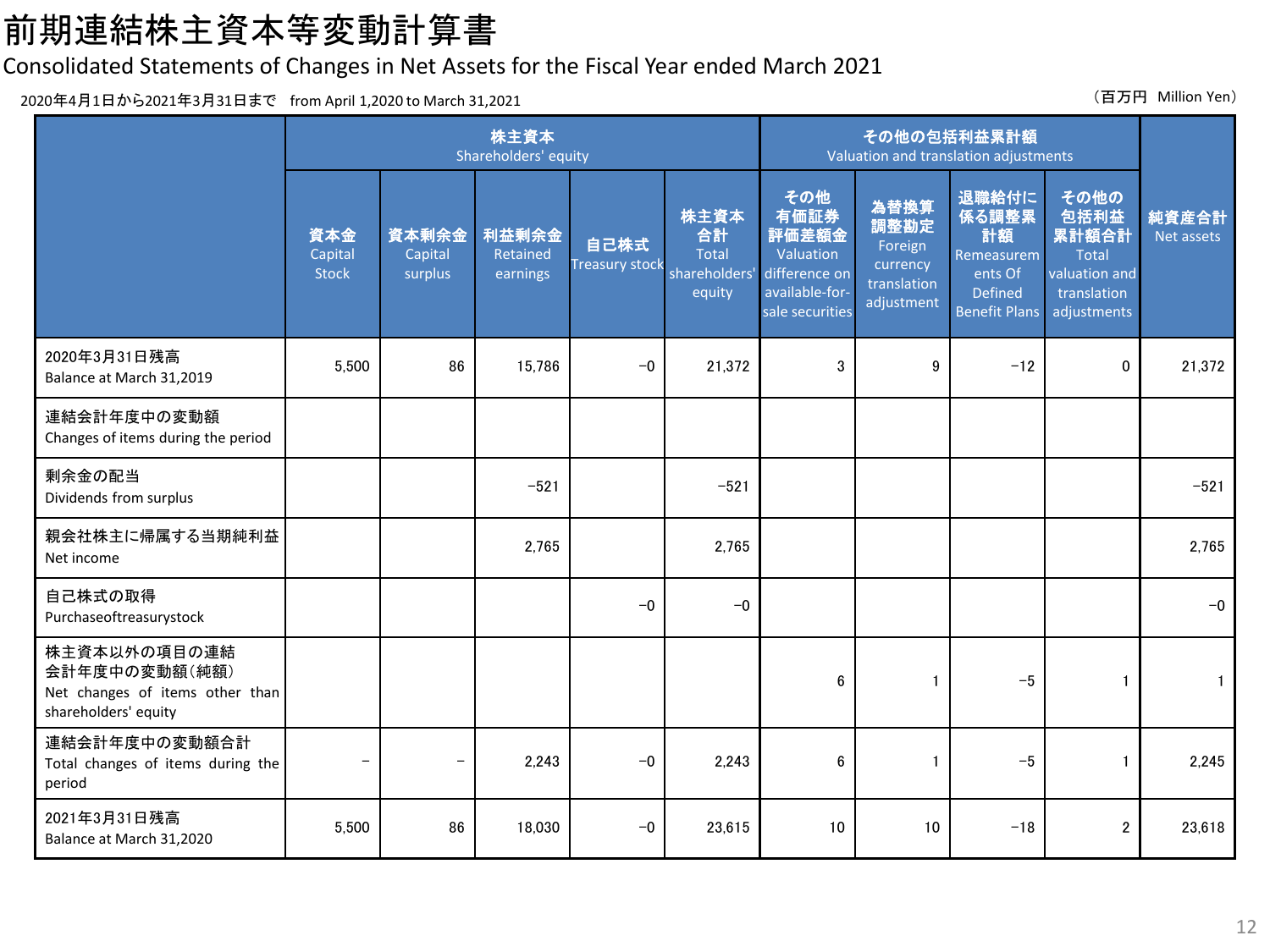### 当期連結株主資本等変動計算書

#### Consolidated Statements of Changes in Net Assets for the Fiscal Year ended March 2022

2021年4月1日から2022年3月31日まで from April 1,2021 to March 31,2022 (百万円 Million Yen)

|                                                                                          | 株主資本<br>Shareholders' equity   |                             |                               |                               |                                                       | その他の包括利益累計額<br>Valuation and translation adjustments                                    |                                                                  |                                                                 |                                                                                                    |                     |
|------------------------------------------------------------------------------------------|--------------------------------|-----------------------------|-------------------------------|-------------------------------|-------------------------------------------------------|-----------------------------------------------------------------------------------------|------------------------------------------------------------------|-----------------------------------------------------------------|----------------------------------------------------------------------------------------------------|---------------------|
|                                                                                          | 資本金<br>Capital<br><b>Stock</b> | 資本剰余金<br>Capital<br>surplus | 利益剰余金<br>Retained<br>earnings | 自己株式<br><b>Treasury stock</b> | 株主資本<br>合計<br><b>Total</b><br>shareholders'<br>equity | その他<br>有価証券<br>評価差額金<br>Valuation<br>difference on<br>available-for-<br>sale securities | 為替換算<br>調整勘定<br>Foreign<br>currency<br>translation<br>adjustment | 退職給付に<br>係る調整累<br>計額<br>Remeasurem<br>ents Of<br><b>Defined</b> | その他の<br>包括利益<br>累計額合計<br><b>Total</b><br>valuation and<br>translation<br>Benefit Plans adjustments | 純資産合計<br>Net assets |
| 2021年3月31日残高<br>Balance at March 31,2020                                                 | 5,500                          | 86                          | 18,030                        | $-0$                          | 23.615                                                | 10                                                                                      | 10                                                               | $-18$                                                           | $\overline{2}$                                                                                     | 23,618              |
| 連結会計年度中の変動額<br>Changes of items during the period                                        |                                |                             |                               |                               |                                                       |                                                                                         |                                                                  |                                                                 |                                                                                                    |                     |
| 剰余金の配当<br>Dividends from surplus                                                         |                                |                             | $-595$                        |                               | $-595$                                                |                                                                                         |                                                                  |                                                                 |                                                                                                    | $-595$              |
| 親会社株主に帰属する当期純利益<br>Net income                                                            |                                |                             | 3.469                         |                               | 3.469                                                 |                                                                                         |                                                                  |                                                                 |                                                                                                    | 3,469               |
| 自己株式の取得<br>Purchaseoftreasurystock                                                       |                                |                             |                               | $-0$                          | $-0$                                                  |                                                                                         |                                                                  |                                                                 |                                                                                                    | $-0$                |
| 株主資本以外の項目の連結<br>会計年度中の変動額(純額)<br>Net changes of items other than<br>shareholders' equity |                                |                             |                               |                               |                                                       | 20                                                                                      | 13                                                               | $-9$                                                            | 24                                                                                                 | 24                  |
| 連結会計年度中の変動額合計<br>Total changes of items during the<br>period                             | $\overline{\phantom{m}}$       | $\qquad \qquad -$           | 2,874                         | $-0$                          | 2,873                                                 | 20                                                                                      | 13                                                               | $-9$                                                            | 24                                                                                                 | 2,898               |
| 2022年3月31日残高<br>Balance at March 31,2021                                                 | 5,500                          | 86                          | 20,904                        | $-0$                          | 26,489                                                | 30                                                                                      | 24                                                               | $-27$                                                           | 27                                                                                                 | 26,516              |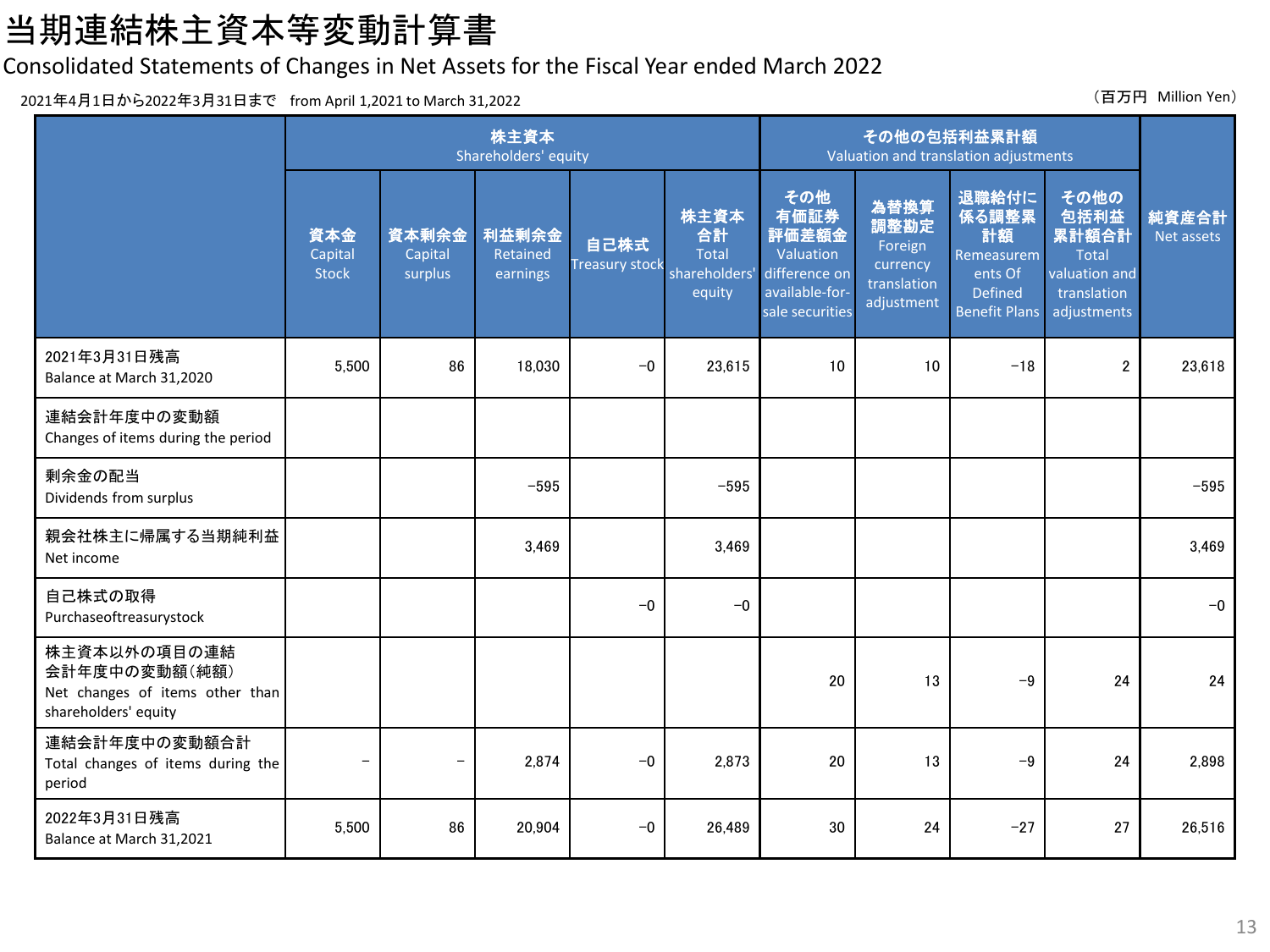## 連結キャッシュ・フロー計算書 Consolidated Statements of Cash Flows

|                     |                                                                        | 2018/3                   | 2019/3                   | 2020/3            | 2021/3   | 2022/3   |
|---------------------|------------------------------------------------------------------------|--------------------------|--------------------------|-------------------|----------|----------|
| 営業活動によるキャッシュ・フロー    | Net cash provided by (used in) operating<br>activities                 |                          |                          |                   |          |          |
| 税金等調整前当期純利益         | Income before income taxes                                             | 3.010                    | 3.398                    | 3.873             | 3.964    | 5.080    |
| 減価償却費               | Depreciation and amortization                                          | 496                      | 460                      | 475               | 488      | 540      |
| 賞与引当金の増減額(-は減少)     | Increase (decrease) in provision for bonuses                           | 62                       | 279                      | $-245$            | 108      | 196      |
| 工事損失引当金の増減額(-は減少)   | Increase (decrease) in provision for loss on<br>construction contracts | 3                        | $-3$                     | 221               | $-201$   | $-15$    |
| 退職給付に係る負債の増減額(-は減少) | Increase (decrease) in net defined benefit<br>liability                | 116                      | 112                      | 108               | 101      | 103      |
| 損害賠償損失              | Loss on compensation for damage                                        |                          |                          |                   | 199      |          |
| 和解金                 | Settlement package                                                     |                          | $\overline{\phantom{0}}$ |                   | 24       |          |
| 固定資産除却損             | Loss on retirement of property, plant and<br>equipment                 |                          | 7                        | 16                | 51       |          |
| 売上債権の増減額(-は増加)      | Decrease (increase) in notes and accounts<br>receivable-trade          | $-1.201$                 | $-726$                   | 714               | $-823$   | $-1,114$ |
| たな卸資産の増減額(-は増加)     | Decrease (increase) in inventories                                     | 180                      | $-258$                   | 34                | $-404$   | $-4$     |
| 仕入債務の増減額(-は減少)      | Increase (decrease) in notes and accounts<br>payable-trade             | 161                      | 144                      | 170               | 41       | 292      |
| 未払消費税等の増減額(-は減少)    | Decrease (increase) in consumption taxes<br>refund receivable          | 190                      | $-25$                    | 153               | $-84$    | 108      |
| その他                 | Other, net                                                             | 25                       | 207                      | $-192$            | $-66$    | $-284$   |
| 小計                  | Subtotal                                                               | 3.046                    | 3.595                    | 5.327             | 3.398    | 4.903    |
| 法人税等の支払額            | Income taxes paid                                                      | $-765$                   | $-937$                   | $-1,440$          | $-1.175$ | $-1.172$ |
| 和解金の支払額             | Settlement package paid                                                |                          |                          |                   | $-24$    |          |
| 損害賠償金の支払額           | Compensation for damage paid                                           | $\overline{\phantom{a}}$ | $\overline{\phantom{0}}$ | $\qquad \qquad -$ | $-199$   |          |
| その他                 | Other net                                                              | π                        | $\Omega$                 | 0                 | $\Omega$ |          |
| 営業活動によるキャッシュ・フロー    | Net cash provided by (used in) operating<br>activities                 | 2.289                    | 2.657                    | 3.887             | 1.998    | 3.732    |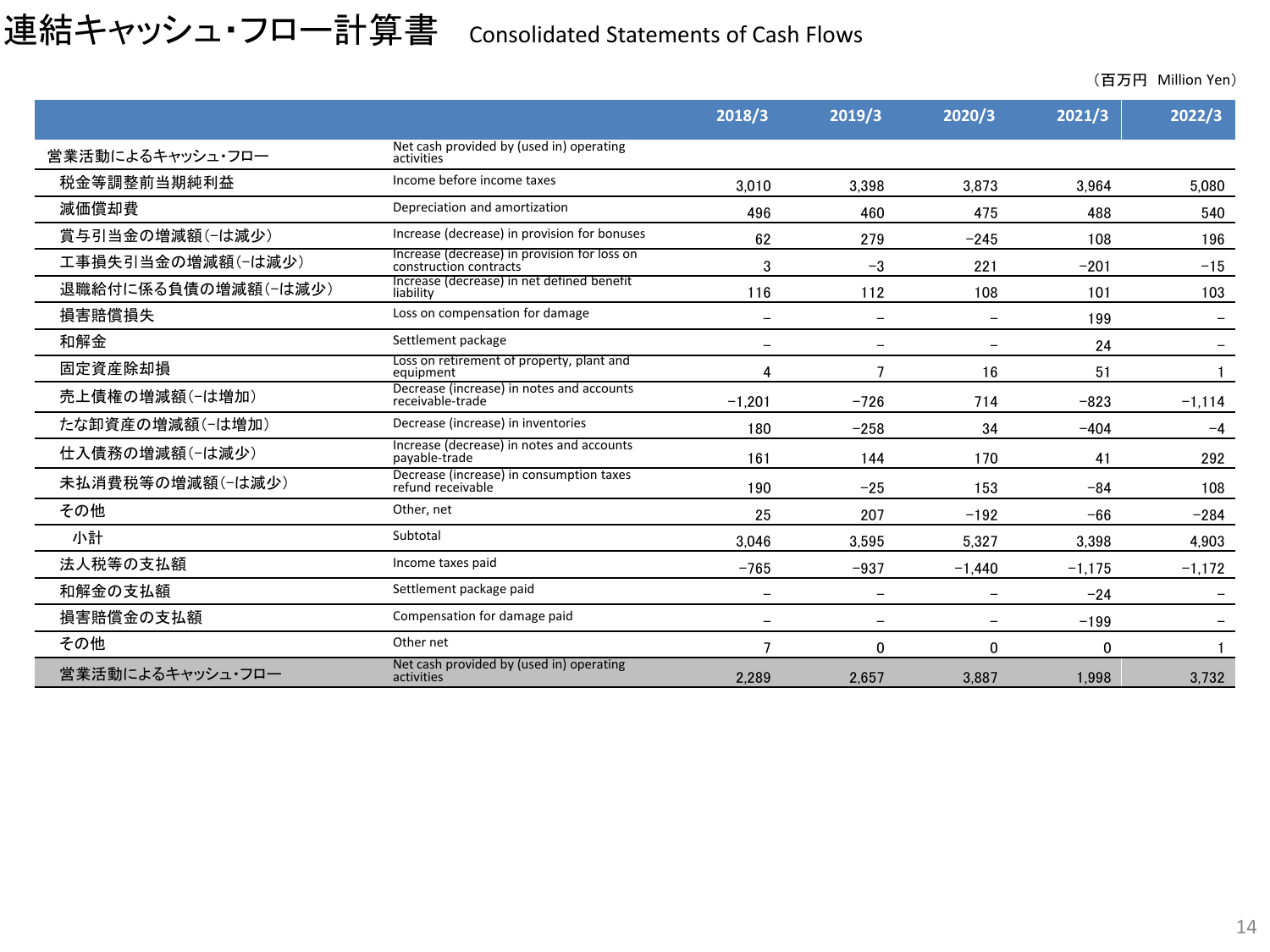### 連結キャッシュ・フロー計算書 Consolidated Statements of Cash Flows

|                                                              |                                                                | 2018/3                   | 2019/3                   | 2020/3                   | 2021/3 | 2022/3                   |
|--------------------------------------------------------------|----------------------------------------------------------------|--------------------------|--------------------------|--------------------------|--------|--------------------------|
| 投資活動によるキャッシュ・フロー                                             | Net cash provided by (used in) investing activities            |                          |                          |                          |        |                          |
| 有形固定資産の取得による支出                                               | Purchase of property, plant and equipment                      | $-156$                   | $-230$                   | $-191$                   | $-302$ | $-243$                   |
| 無形固定資産の取得による支出                                               | Purchase of intangible assets                                  | $-51$                    | $-64$                    | $-7$                     | $-25$  | $-16$                    |
| 投資有価証券の取得による支出                                               | Purchase of investment securities                              | $\overline{\phantom{0}}$ |                          | $\overline{\phantom{0}}$ |        |                          |
| 投資有価証券の売却による収入                                               | Proceeds from sales of investment securities                   | 68                       | $\overline{\phantom{m}}$ | $\overline{\phantom{m}}$ |        | 65                       |
| 敷金及び保証金の差入による支出                                              | Payments for lease and guarantee deposits                      | $-35$                    | $-35$                    | $-28$                    | $-158$ | $\overline{\phantom{0}}$ |
| 敷金及び保証金の回収による収入                                              | Proceeds from collection of lease and guarantee<br>deposits    | $\mathbf 0$              | 25                       | 5                        | 31     | 29                       |
| その他                                                          | Other, net                                                     | $-79$                    | $-120$                   | $-85$                    | $-129$ | $-179$                   |
| 投資活動によるキャッシュ・フロー                                             | Net cash provided by (used in) investing activities            | $-253$                   | $-424$                   | $-306$                   | $-583$ | $-344$                   |
| 財務活動によるキャッシュ・フロー                                             | Net cash provided by (used in) financing activities            |                          |                          |                          |        |                          |
| 配当金の支払額                                                      | Cash dividends paid                                            | $-297$                   | $-409$                   | $-483$                   | $-520$ | $-595$                   |
| その他                                                          | Other, net                                                     | $-0$                     | $-9$                     | $-8$                     | $-0$   | $-12$                    |
| 財務活動によるキャッシュ・フロー                                             | Net cash provided by (used in) financing activities            | $-298$                   | $-419$                   | $-492$                   | $-520$ | $-607$                   |
| 現金及び現金同等物に係る換算差額                                             | Effect of exchange rate change on cash and cash<br>equivalents | $\overline{2}$           | $-5$                     | $-2$                     |        | 13                       |
| 現金及び現金同等物の増加額                                                | Net increase (decrease) in cash and cash<br>equivalents        | 1.741                    | 1.808                    | 3.085                    | 895    | 2.793                    |
| 現金及び現金同等物の期首残高                                               | Cash and cash equivalents at beginning of period               | 4.852                    | 6.593                    | 8.402                    | 11.488 | 12.383                   |
| 現金及び現金同等物の期末残高<br>Cash and cash equivalents at end of period |                                                                | 6.593                    | 8.402                    | 11.488                   | 12.383 | 15.176                   |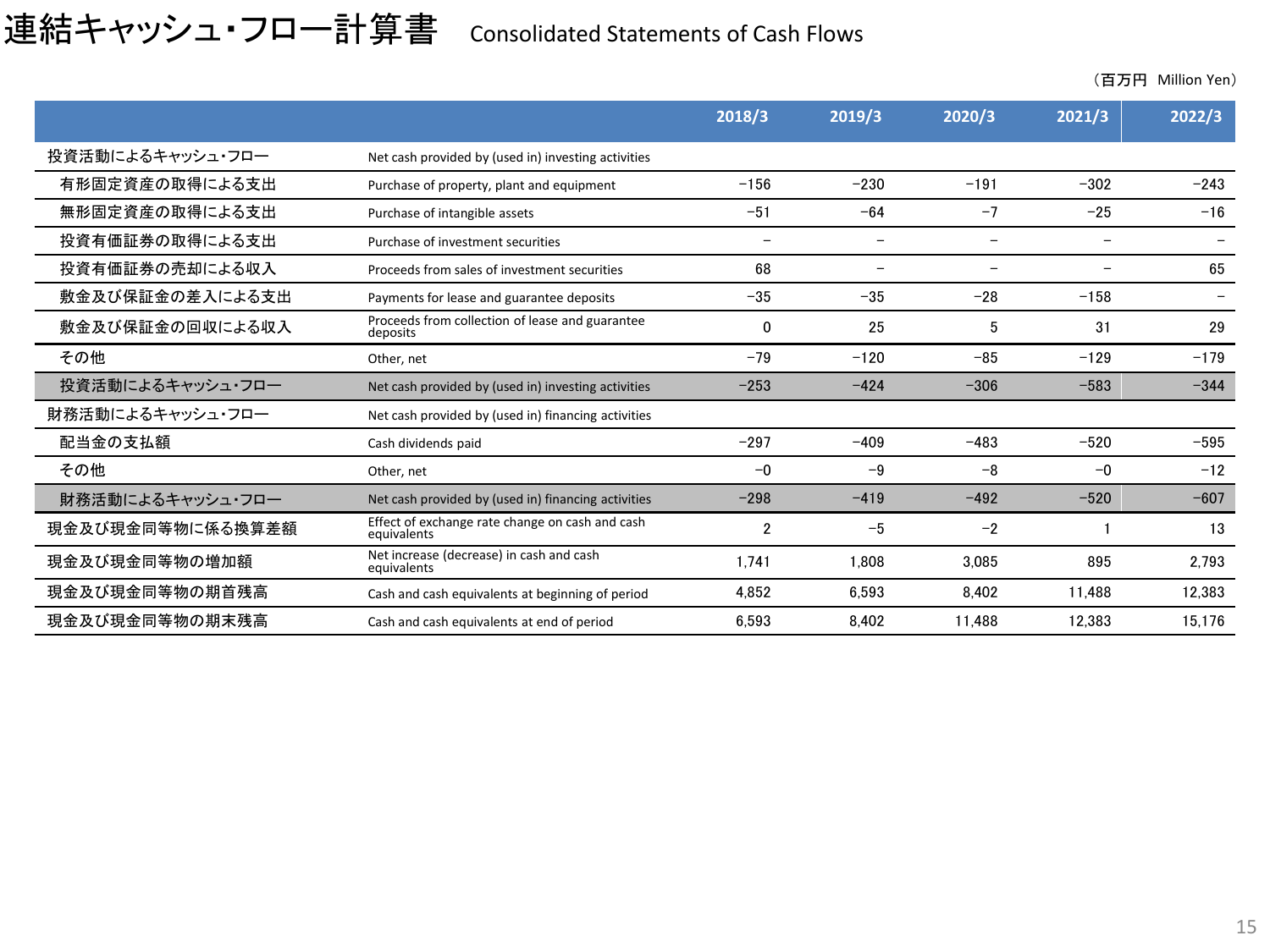### 株式情報 Stock Information

|                                         |                                  | 大株主 Major Shareholders                                                                            |                                            |                      |
|-----------------------------------------|----------------------------------|---------------------------------------------------------------------------------------------------|--------------------------------------------|----------------------|
| 発行可能株式総数<br>Number of Authorized Shares | 45,000,000株<br>45,000,000 shares | 株主名<br><b>Name</b>                                                                                | 持株数(千株)<br>Number of<br><b>Shares Held</b> | 持株比率<br>Shareholding |
| 発行済株式の総数<br>Common Stock Outstanding    | 14,900,000株<br>14,900,000 shares |                                                                                                   | (Thousands)                                |                      |
| 株主数<br>5,186名<br>Number of Shareholders |                                  | 株式会社タダ・コーポレーション<br><b>Tada Corporation</b>                                                        | 5,000                                      | 33.55%               |
|                                         | 5,186 shareholders               | 多田修人<br>Naoto Tada                                                                                | 1,537                                      | 10.31%               |
| 株式分布状況 Shareholder Classification       |                                  | 株式会社日本カストディ銀行(信託口)<br>Custody Bank of Japan, Ltd. (Trust Account)                                 | 1,088                                      | 7.30%                |
|                                         |                                  | 日本マスタートラスト信託銀行株式会社(信託口)<br>The Master Trust Bank of Japan, Ltd. (Trust Account)                   | 1,065                                      | 7.14%                |
| 個人・その他                                  | 証券会社<br>1.11%<br>金融機関            | <b>BNP PARIBAS SECURITIES SERVICES</b><br>LUXEMBOURG/JASDEC/FIM/<br>LUXEMBOURG FUNDS/UCITS ASSETS | 707                                        | 4.74%                |
| 27.06%                                  | 18.11%                           | 多田尚二<br>Shoji Tada                                                                                | 316                                        | 2.12%                |
|                                         | 国内法人                             | 多田直樹<br>Naoki Tada                                                                                | 300                                        | 2.01%                |
| その他<br>外国人<br>27.06%<br>17.53%          |                                  | 日本電気株式会社<br>NEC Corporation                                                                       | 294                                        | 1.97%                |
|                                         |                                  | <b>MSIP CLIENT SECURITIES</b>                                                                     | 242                                        | 1.63%                |
|                                         |                                  | 野村信託銀行株式会社(投信口)<br>The Nomura Trust and Banking Co., Ltd.<br>(Investment Account)                 | 199                                        | 1.33%                |
|                                         |                                  | ※持株比率は自己株式(537株)を控除して計算しております。                                                                    |                                            |                      |

Treasury stock (537 shares) was excluded from the calculation of shareholdings.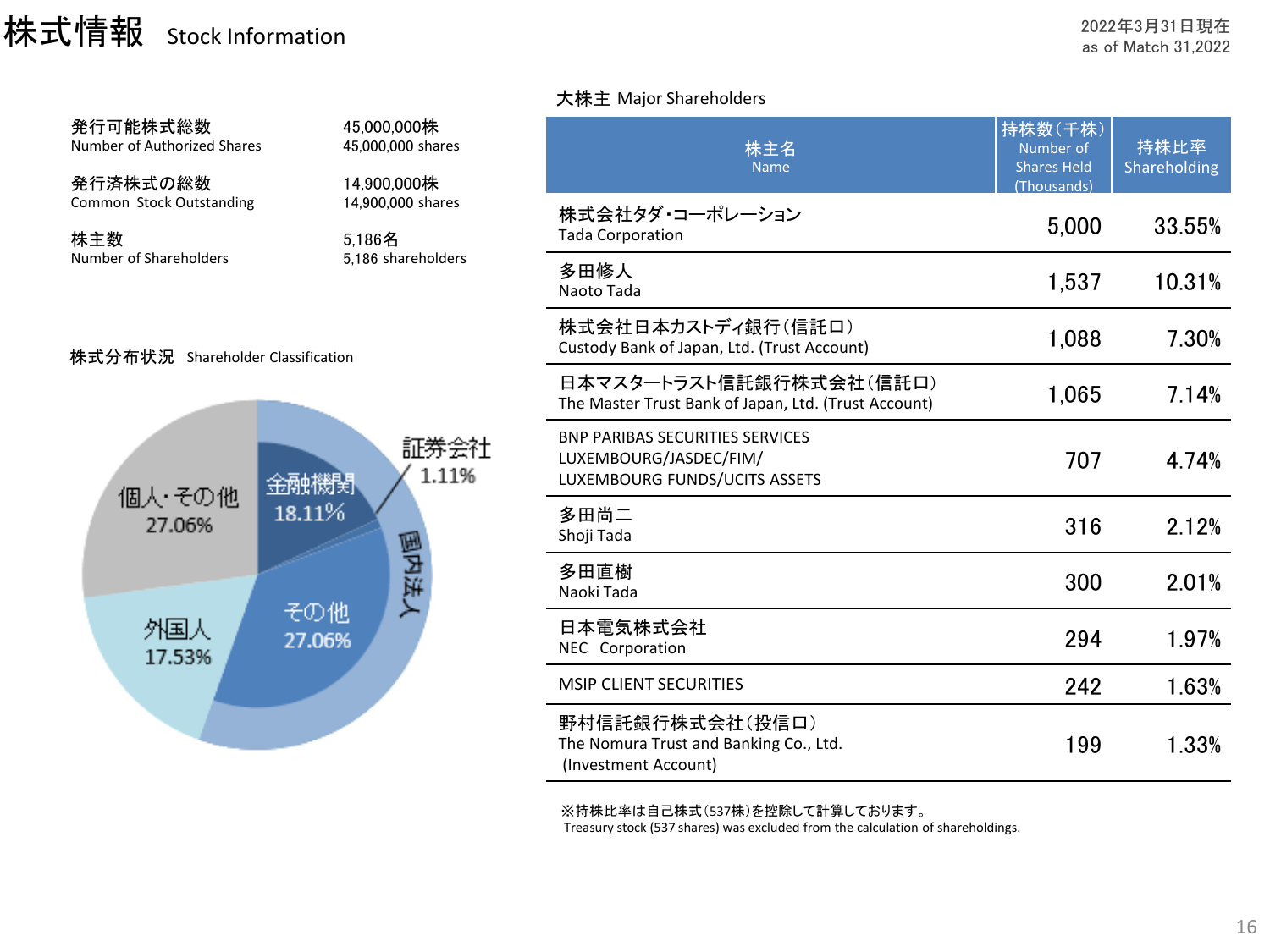### 会社概要 Company Profile

| 商号<br>Name                     | 日本システムウエア株式会社<br>NIPPON SYSTEMWARE CO., LTD.                                                                                                                                                                                                        |
|--------------------------------|-----------------------------------------------------------------------------------------------------------------------------------------------------------------------------------------------------------------------------------------------------|
| 設立<br>Founded                  | 1966年8月3日<br>August 3,1966                                                                                                                                                                                                                          |
| 代表者<br>Representative          | 代表取締役 執行役員社長 多田<br>尚二<br>President and Representative Director Shoji Tada                                                                                                                                                                           |
| 本社<br><b>Head Office</b>       | 東京都渋谷区桜丘町31-11<br>31-11, Sakuragaoka-cho, Shibuya-ku, Tokyo<br>150-8577, Japan                                                                                                                                                                      |
| 資本金<br>Capital                 | 55億円<br>5.5 billion yen                                                                                                                                                                                                                             |
| 関係会社<br>Affiliate              | NSWテクノサービス株式会社<br>NSW TECHNO SERVICES Co., Ltd.<br>京石刻恩信息技術(北京)有限公司<br>NSW China Co., Ltd.<br>NSWウィズ株式会社<br>NSW WITH CO., LTD.                                                                                                                      |
| 事業拠点<br>Office                 | 渋谷 山梨 塩尻 名古屋 大阪 広島 福岡 北九州 台湾<br>Shibuya, Yamanashi, Shiojiri, Nagoya, Osaka, Hiroshima, Fukuoka,<br>Kitakyushu, Taiwan                                                                                                                              |
| 取引銀行<br><b>Bank of Account</b> | 株式会社三菱UFJ銀行<br>The Bank of Tokyo-Mitsubishi UFJ, Ltd.<br>株式会社みずほ銀行<br>Mizuho Bank, Ltd.<br>株式会社三井住友銀行<br>Sumitomo Mitsui Banking Corporation<br>三井住友信託銀行株式会社<br>Sumitomo Mitsui Trust Bank, Limited.<br>株式会社山梨中央銀行<br>The Yamanashi Chuo Bank, Ltd. |
|                                |                                                                                                                                                                                                                                                     |

#### 事業の変遷 Changing business



|                            | 1966 | ソフトウエア開発事業、受託計算事業を開始<br>Software development and outsourced computing activities commence. |
|----------------------------|------|--------------------------------------------------------------------------------------------|
|                            | 1968 | 情報処理サービス事業を開始<br>Operation management service activities commence.                         |
| :九州 台湾<br>oshima, Fukuoka, | 1978 | デバイス開発事業を開始<br>Device development activities commence.                                     |
|                            | 1980 | システム機器販売事業を開始<br>System equipment sales activities commence.                               |
|                            | 1990 | システムインテグレーション事業を開始<br>System integration activities commence.                              |
|                            | 1998 | データセンター事業を開始<br>Datacenter business commence.                                              |
|                            | 2000 | 組込み系システム開発事業を開始<br>Embedded system development activities commence.                        |
|                            | 2009 | クラウドサービス事業を開始<br>Cloud service activities commence.                                        |
|                            | 2013 | IoT/M2M事業を開始<br>IoT/M2M business commence.                                                 |